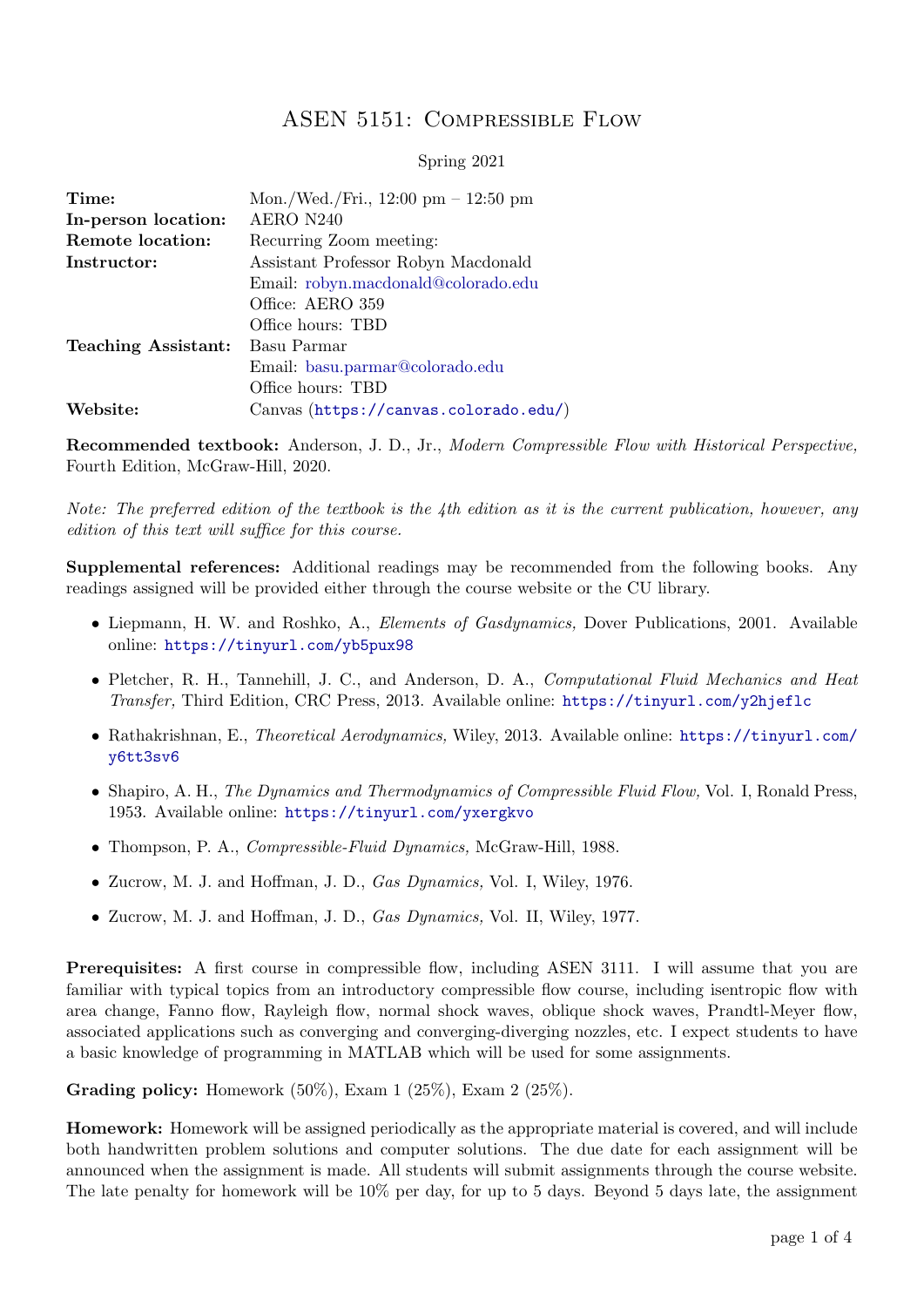is worth 0%. You may receive help from a classmate or the instructor/TA on homework assignments, but the submitted assignment must be your own work. This includes both handwritten solutions, as well as programming assignments.

Class format: This class operates in two modalities: hybrid and virtual:

- Hybrid: students enrolled in this section should attend class synchronously, either in person or remotely via Zoom. When in person classes are permitted we will alternate groups of students who attend in person classes due to size restrictions of our classroom. I will be in contact via email at a later date to coordinate those groups.
- Virtual: students enrolled in this section attend class asynchronously by watching recordings of the lectures on their own time.

All students are permitted to attend the zoom meetings synchronously, and recordings will be made available for all students. Lecture notes and handouts will be posted for each lecture.

## Topics (time permitting):

- 1. Review of Fluid Mechanic and Thermodynamic Principles
- 2. Generalized One-Dimensional Flow
- 3. Partial Differential Equations Governing Inviscid Compressible Flow
- 4. Linearized Flows/Analytical Techniques
- 5. Supersonic Flow Over a Cone
- 6. Steady, Two-Dimensional Supersonic Flow
- 7. Unsteady, One-Dimensional Flow
- 8. The Time-Dependent Finite-Difference Technique

Spring Pause: The week of March 22-26 will be used in this class as a spring pause to provide us all with a safe and supportive way to promote health, wellness and learning without leaving campus. During this week, we won't have any exams or assignments due. We will still have class with class activities that will require your attendance. While March 25 is a wellness day, attendance is still required for all other class sessions that week. I wish we could take a regular spring break, but public health concerns prevent us from doing so. I would like to emphasize that it is still important for you all to behave responsibly. Do not use the week to travel or engage in risky behavior that could result in an outbreak on campus after we all return.

Classroom Behavior: Both students and faculty are responsible for maintaining an appropriate learning environment in all instructional settings, whether in person, remote or online. Those who fail to adhere to such behavioral standards may be subject to discipline. Professional courtesy and sensitivity are especially important with respect to individuals and topics dealing with race, color, national origin, sex, pregnancy, age, disability, creed, religion, sexual orientation, gender identity, gender expression, veteran status, political affiliation or political philosophy. For more information, see the policies on [classroom behavior](http://www.colorado.edu/policies/student-classroom-and-course-related-behavior) and the [Student Code of Conduct.](https://www.colorado.edu/sccr/sites/default/files/attached-files/2020-2021_student_code_of_conduct_0.pdf)

Requirements for COVID-19: As a matter of public health and safety due to the pandemic, all members of the CU Boulder community and all visitors to campus must follow university, department and building requirements, and public health orders in place to reduce the risk of spreading infectious disease. Required safety measures at CU Boulder relevant to the classroom setting include:

• maintain 6-foot distancing when possible,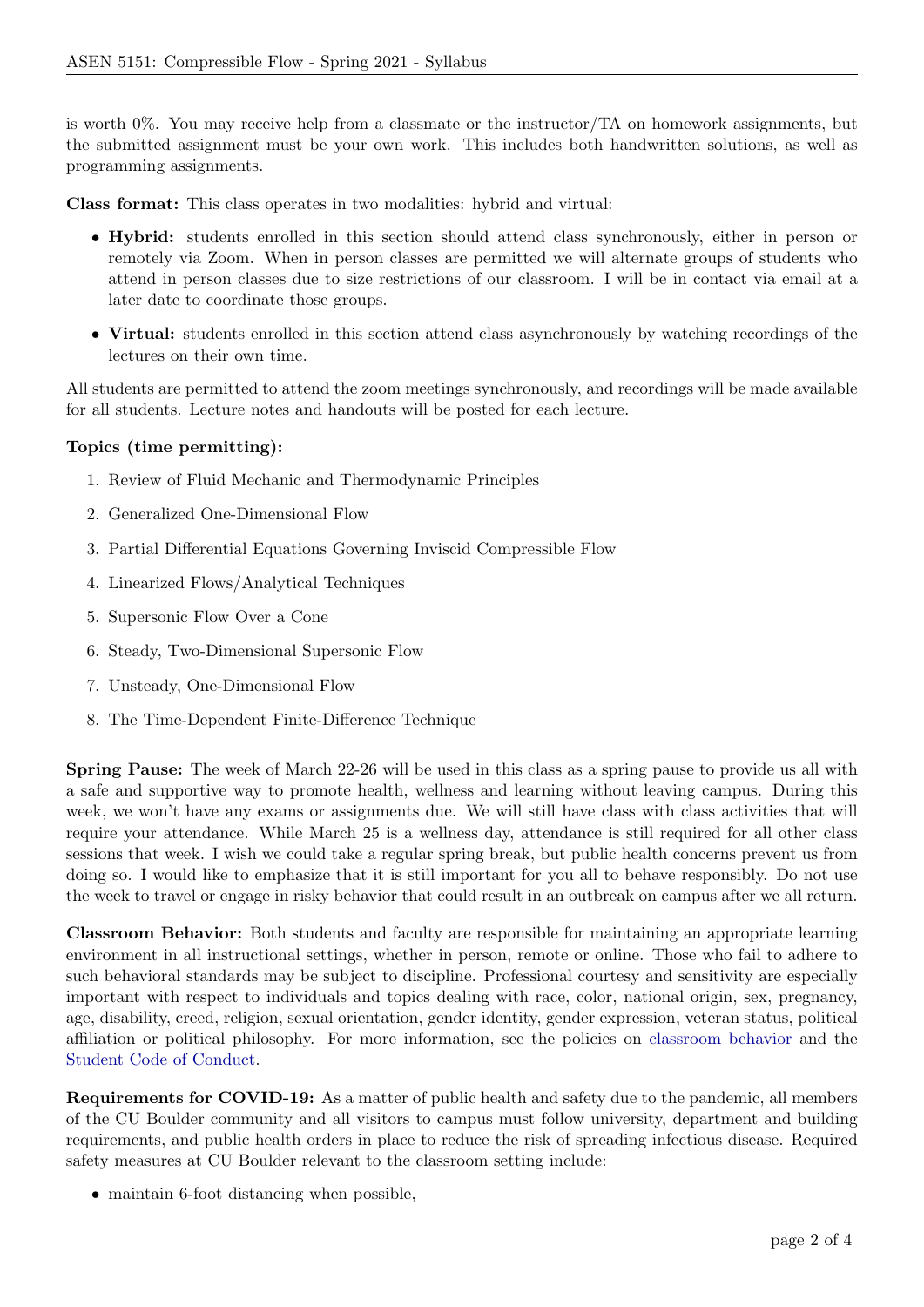- wear a face covering in public indoor spaces and outdoors while on campus consistent with state and county health orders,
- clean local work area,
- practice hand hygiene.
- follow public health orders, and
- if sick and you live off campus, do not come onto campus (unless instructed by a CU Healthcare professional), or if you live on-campus, please alert [CU Boulder Medical Services.](https://www.colorado.edu/healthcenter/coronavirus-updates/symptoms-and-what-do-if-you-feel-sick)

Students who fail to adhere to these requirements will be asked to leave class, and students who do not leave class when asked or who refuse to comply with these requirements will be referred to [Student Conduct and](https://www.colorado.edu/sccr/) [Conflict Resolution.](https://www.colorado.edu/sccr/) For more information, see the policies on [COVID-19 Health and Safety](https://www.colorado.edu/policies/covid-19-health-and-safety-policy) and [classroom](http://www.colorado.edu/policies/student-classroom-and-course-related-behavior) [behavior](http://www.colorado.edu/policies/student-classroom-and-course-related-behavior) and the [Student Code of Conduct.](http://www.colorado.edu/osccr/) If you require accommodation because a disability prevents you from fulfilling these safety measures, please see the "Accommodation for Disabilities" statement on this syllabus.

All students who are new to campus must complete the [COVID-19 Student Health and Expectations Course.](https://www.colorado.edu/protect-our-herd/how#anchor1) Before coming to campus each day, all students are required to complete the [Buff Pass.](https://pass.colorado.edu/login) Time will not be provided in class to complete the form.

Students who have tested positive for COVID-19, have symptoms of COVID-19, or have had close contact with someone who has tested positive for or had symptoms of COVID-19 must stay home. In this class, if you are sick or quarantined, please alert me by email of your absence but do not include specific information about your illness due to privacy laws.

Accommodation for Disabilities: If you qualify for accommodations because of a disability, please submit your accommodation letter from Disability Services to your faculty member in a timely manner so that your needs can be addressed. Disability Services determines accommodations based on documented disabilities in the academic environment. Information on requesting accommodations is located on the [Disability Services website.](https://www.colorado.edu/disabilityservices/) Contact Disability Services at 303-492-8671 or [dsinfo@colorado.edu](mailto:dsinfo@colorado.edu) for further assistance. If you have a temporary medical condition, see [Temporary Medical Conditions](http://www.colorado.edu/disabilityservices/students/temporary-medical-conditions) on the Disability Services website.

Preferred Student Names and Pronouns: CU Boulder recognizes that students' legal information doesn't always align with how they identify. Students may update their preferred names and pronouns via the student portal; those preferred names and pronouns are listed on instructors' class rosters. In the absence of such updates, the name that appears on the class roster is the student's legal name.

Honor Code: All students enrolled in a University of Colorado Boulder course are responsible for knowing and adhering to the Honor Code. Violations of the policy may include: plagiarism, cheating, fabrication, lying, bribery, threat, unauthorized access to academic materials, clicker fraud, submitting the same or similar work in more than one course without permission from all course instructors involved, and aiding academic dishonesty. All incidents of academic misconduct will be reported to the Honor Code [\(honor@colorado.edu\)](mailto:honor@colorado.edu); 303-492-5550). Students found responsible for violating the academic integrity policy will be subject to nonacademic sanctions from the Honor Code as well as academic sanctions from the faculty member. Additional information regarding the Honor Code academic integrity policy can be found at the [Honor Code](https://www.colorado.edu/osccr/honor-code) [Office website.](https://www.colorado.edu/osccr/honor-code)

Sexual Misconduct, Discrimination, Harassment and/or Related Retaliation: The University of Colorado Boulder (CU Boulder) is committed to fostering an inclusive and welcoming learning, working, and living environment. CU Boulder will not tolerate acts of sexual misconduct (harassment, exploitation, and assault), intimate partner violence (dating or domestic violence), stalking, or protected-class discrimination